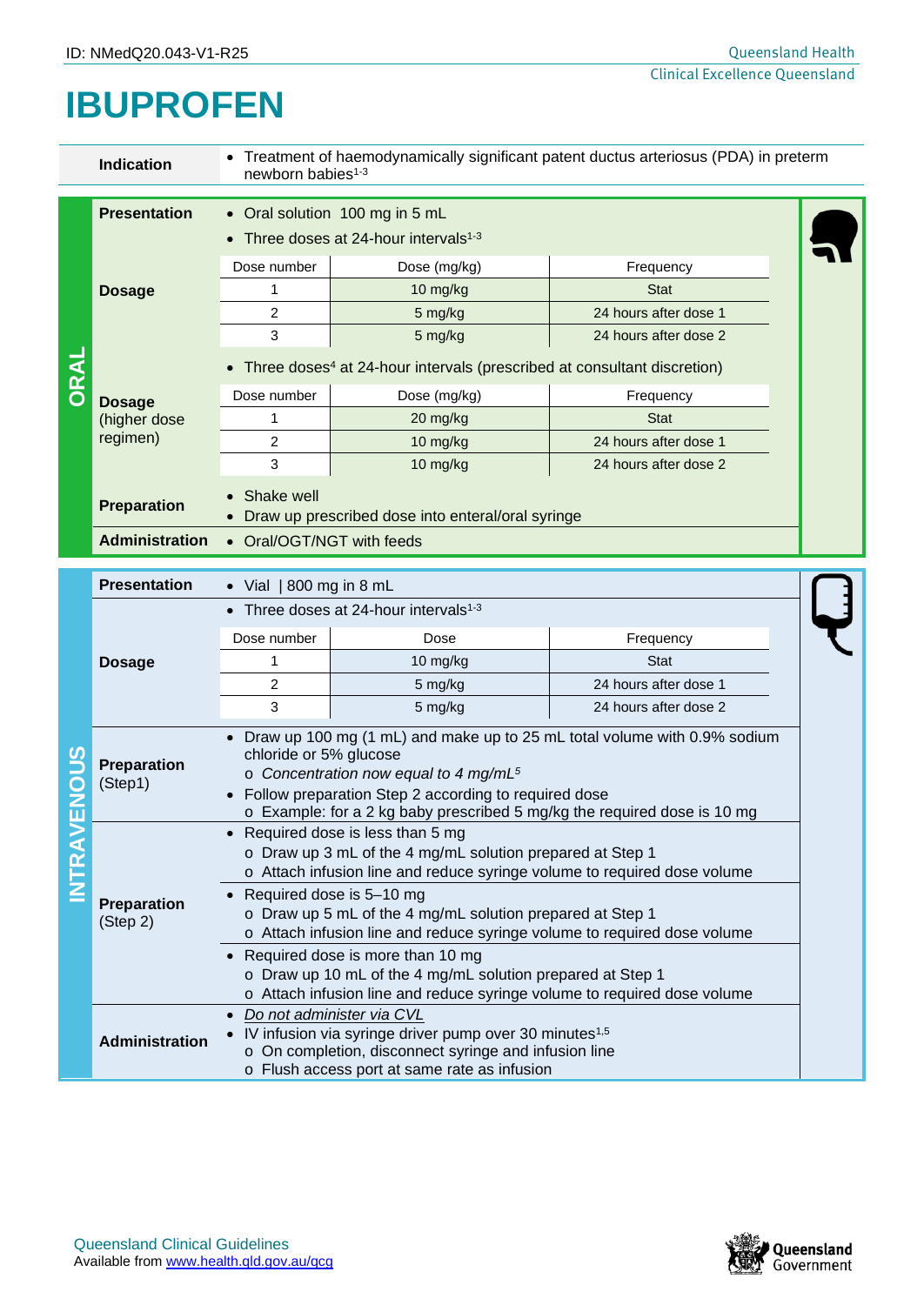|                                  | • Not recommended for PDA prophylaxis due to risks associated with NSAIDs and the high<br>rate of spontaneous PDA closure <sup>6</sup>                                                                                                                                                                                                                                               |
|----------------------------------|--------------------------------------------------------------------------------------------------------------------------------------------------------------------------------------------------------------------------------------------------------------------------------------------------------------------------------------------------------------------------------------|
|                                  | Oral dosage: higher dose regimen at consultant discretion<br>Contraindications                                                                                                                                                                                                                                                                                                       |
| <b>Special</b><br>considerations | $\circ$ Active bleeding (intracranial or gastro-intestinal) <sup>1</sup> , coagulation defects <sup>1</sup> , ductal-<br>dependent congenital heart disease, NEC <sup>1</sup> , life-threatening infection <sup>1</sup> ; marked<br>unconjugated hyperbilirubinaemia <sup>1</sup> , pulmonary hypertension <sup>1</sup> , thrombocytopenia <sup>1</sup><br>• At second or third dose |
|                                  | $\circ$ If urinary output less than 0.6 mL/kg/hour, withhold until renal function normalises<br>• Repeat doses                                                                                                                                                                                                                                                                       |
|                                  | o If PDA does not close within 48 hours of last dose, or if re-opens, a second course of<br>three doses may be given at consultant discretion <sup>2</sup>                                                                                                                                                                                                                           |
|                                  | • Prior to administration: echocardiogram to detect PDA and exclude pulmonary<br>hypertension and duct dependant cardiac lesions <sup>5</sup>                                                                                                                                                                                                                                        |
| <b>Monitoring</b>                | • BP <sup>1</sup> , urine output <sup>2</sup> , for signs of GI bleeding <sup>3</sup> ,                                                                                                                                                                                                                                                                                              |
|                                  | • Renal <sup>1</sup> and hepatic function, coagulation parameters <sup>1</sup>                                                                                                                                                                                                                                                                                                       |
|                                  | • Extravasation risk                                                                                                                                                                                                                                                                                                                                                                 |
|                                  | • Fluids                                                                                                                                                                                                                                                                                                                                                                             |
| <b>Compatibility</b>             | $\circ$ 5% glucose <sup>7</sup> , 0.9% sodium chloride <sup>7</sup>                                                                                                                                                                                                                                                                                                                  |
|                                  | $\bullet$ Y-site <sup>7</sup>                                                                                                                                                                                                                                                                                                                                                        |
|                                  | $\circ$ No information <sup>7</sup> . Do not mix with other drugs                                                                                                                                                                                                                                                                                                                    |
|                                  | $\bullet$ Fluids                                                                                                                                                                                                                                                                                                                                                                     |
| Incompatibility                  | o Parenteral nutrition                                                                                                                                                                                                                                                                                                                                                               |
|                                  | $\bullet$ Drugs                                                                                                                                                                                                                                                                                                                                                                      |
|                                  | $\circ$ No information <sup>7</sup> . Do not mix with other drugs                                                                                                                                                                                                                                                                                                                    |
|                                  | • Anticoagulants, antiplatelets, corticosteroids: may increase risk of GI bleeding <sup>8</sup>                                                                                                                                                                                                                                                                                      |
| <b>Interactions</b>              | Aminoglycosides: may decrease clearance—monitor serum levels of aminoglycosides <sup>8</sup>                                                                                                                                                                                                                                                                                         |
|                                  | Diuretics: may have reduced effect <sup>8</sup>                                                                                                                                                                                                                                                                                                                                      |
|                                  | Cardiac glycosides, ACE-inhibitors, quinolone antibiotics, zidovudine <sup>8</sup>                                                                                                                                                                                                                                                                                                   |
| <b>Stability</b>                 | $\bullet$ Vial<br>o Store below 25° C <sup>7</sup>                                                                                                                                                                                                                                                                                                                                   |
|                                  | Blood pathology: thrombocytopenia <sup>3</sup> , neutropenia <sup>3</sup> , increased total serum bilirubin                                                                                                                                                                                                                                                                          |
|                                  | requiring phototherapy and/or a longer duration of phototherapy <sup>1</sup>                                                                                                                                                                                                                                                                                                         |
|                                  | Nervous system: IVH <sup>3</sup> , PVL <sup>3</sup>                                                                                                                                                                                                                                                                                                                                  |
| Side effects                     | Respiratory: pulmonary hypertension reported (with oral) <sup>1</sup>                                                                                                                                                                                                                                                                                                                |
|                                  | Digestive: GI haemorrhage <sup>1</sup> , intestinal perforation <sup>1</sup>                                                                                                                                                                                                                                                                                                         |
|                                  | Genitourinary: oliguria, fluid retention <sup>3</sup> , renal impairment <sup>3</sup>                                                                                                                                                                                                                                                                                                |
|                                  | Other: may mask signs of infection <sup>3</sup>                                                                                                                                                                                                                                                                                                                                      |
|                                  | Non-steroidal anti-inflammatory with analgesic and antipyretic activity<br>$\bullet$                                                                                                                                                                                                                                                                                                 |
| <b>Actions</b>                   | Inhibits prostaglandin synthesis by decreasing activity of the enzyme cyclo-oxygenase,                                                                                                                                                                                                                                                                                               |
|                                  | which results in decreased formation of prostaglandin precursors <sup>2</sup><br>BP: blood pressure, GI: gastrointestinal, IVH: intraventricular haemorrhage, OGT: oral                                                                                                                                                                                                              |
| <b>Abbreviations</b>             | gastric tube, NGT: nasogastric tube, NSAID: non-steroidal anti-inflammatory drug, PDA:                                                                                                                                                                                                                                                                                               |
|                                  | patent ductus arteriosus, PVL: periventricular leukomalacia.                                                                                                                                                                                                                                                                                                                         |
| <b>Keywords</b>                  | NSAID, non-steroidal anti-inflammatory drug, ibuprofen, PDA, patent ductus arteriosus,                                                                                                                                                                                                                                                                                               |
|                                  | nurofen                                                                                                                                                                                                                                                                                                                                                                              |

The Queensland Clinical Guideline *Neonatal Medicines* is integral to and should be read in conjunction with this monograph. Refer to the disclaimer. Destroy all printed copies of this monograph after use.